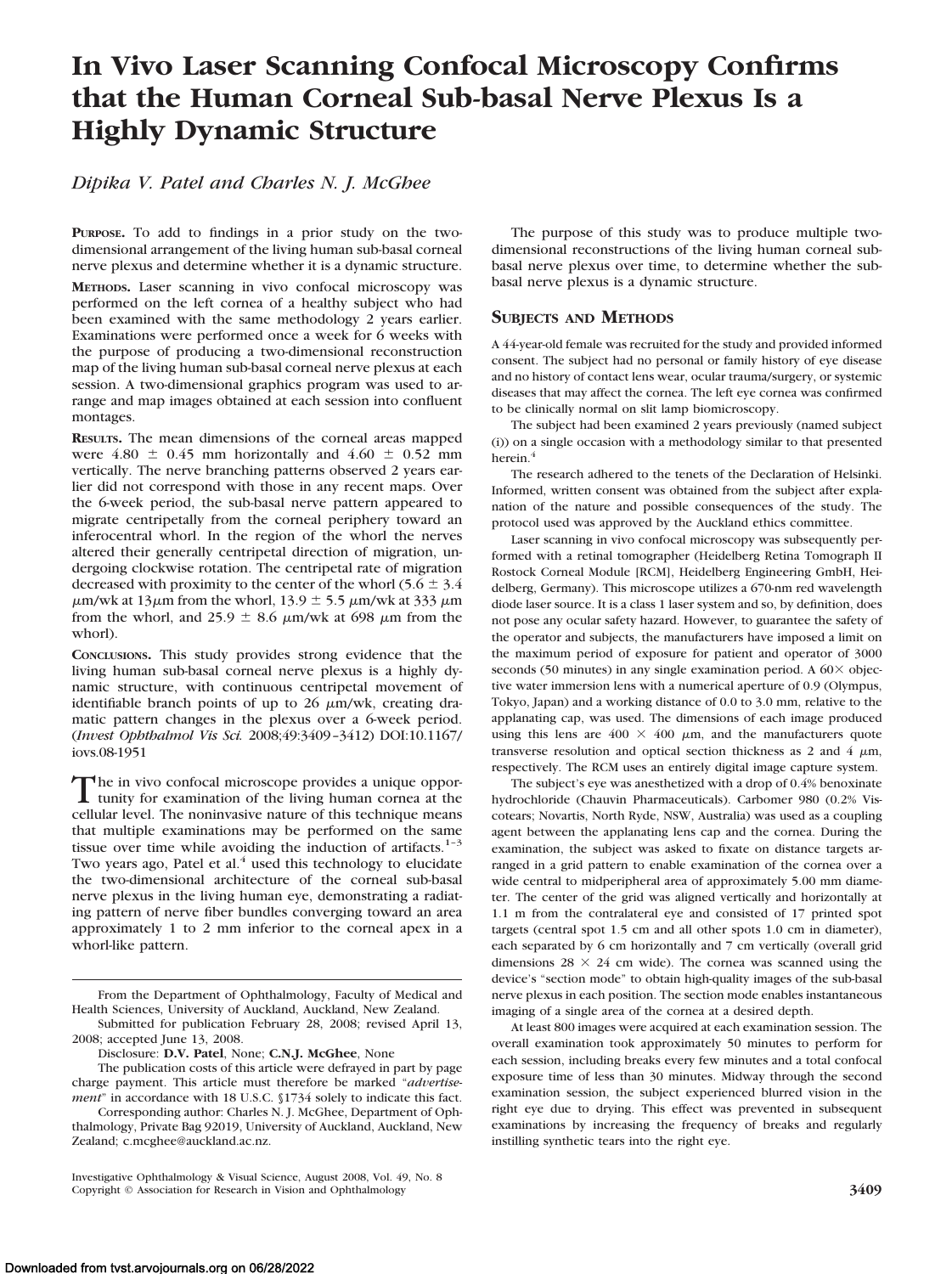

A two-dimensional graphics program (Macromedia Freehand ver. 10; Adobe Systems, San Jose, CA) was used to arrange images for each eye into wide-field montages of the sub-basal nerve plexus.

#### **Analysis**

Measurements were performed on the montages with a caliper tool (analySIS 3.1; Soft Imaging System, Münster, Germany). Consistently identifiable branch points on successive montages were marked with dots. Adjacent dots were joined by straight lines such that concentric polygons were drawn centered around the region of the inferocentral whorl (Fig 1a), and the area of each polygon measured (in square millimeters per week). In addition, opposing dots were joined by straight lines passing through the inferocentral whorl (Fig 1b) and the lengths of these lines were measured (in micrometers).

### **RESULTS**

A mean of  $886 \pm 29$  images were obtained from the subject at each session (total, 5307 images). All blurred, oblique, or duplicate images were discarded. Montages were thus created with a mean of  $408 \pm 18$  images for each session. The mean dimensions of the corneal areas mapped were  $4.80 \pm 0.45$  mm horizontally and  $4.60 \pm 0.52$  mm vertically.

When compared with the sub-basal plexus appearance identified 2 years before the current observations, the nerve branching patterns observed 2 years previously did not correspond with those in any recent maps (Fig. 2).

Comparing the sequence of maps over a 6-week period, the shapes of nerve branching patterns were noted to change each week (Figs. 3, 4, 5), with more dramatic changes in shape

points were joined by (**a**) *straight lines* such that concentric polygons were drawn centered around the region of the inferocentral whorl, and (**b**) opposing points were joined by straight lines passing through the inferocentral whorl.

**FIGURE 1.** Adjacent identifiable branch

occurring in the peripheral cornea. It was therefore increasingly difficult to detect identifiable branch points in successive images with increasing distance from the whorl.

Over the 6-week period, the sub-basal nerve pattern appeared to migrate centripetally from the corneal periphery toward an inferocentral whorl. In the region of the whorl, the nerves altered their generally centripetal direction of migration, undergoing clockwise rotation. The centripetal rate of migration increased with increasing distance from the center of the whorl (Table 1). There was a corresponding increase in the rate of change of area with increasing distance from the center of the whorl (Table 2).

## **DISCUSSION**

The 2-year data from this study conclusively prove that the normal human sub-basal nerve plexus is a dynamic structure. The weekly data confirm identifiable centripetal motion of nerves toward the inferocentral whorl, with substantial alterations in the shapes of nerve branching patterns that occur over a period of only 6 weeks.

Using a slit-scanning in vivo confocal microscope, Auran et al.<sup>5</sup> documented sub-basal nerve movement over 21 to 61 days in three human subjects. Postulated entry points of stromal nerves through Bowman's layer were used as reference points for serial imaging of small areas of the peripheral sub-basal nerve plexus. The shape and length of nerves were noted to vary as they slid centripetally at a speed of 5.5 to 17  $\mu$ m/d, a higher rate than observed in the present study. This difference may be attributable in part to the different corneal locations



**FIGURE 2.** Montages depicting the architecture of the subbasal nerve plexus in the inferocentral region of the same cornea in 2005 and 2007. Dramatic alterations in nerve branching patterns are apparent.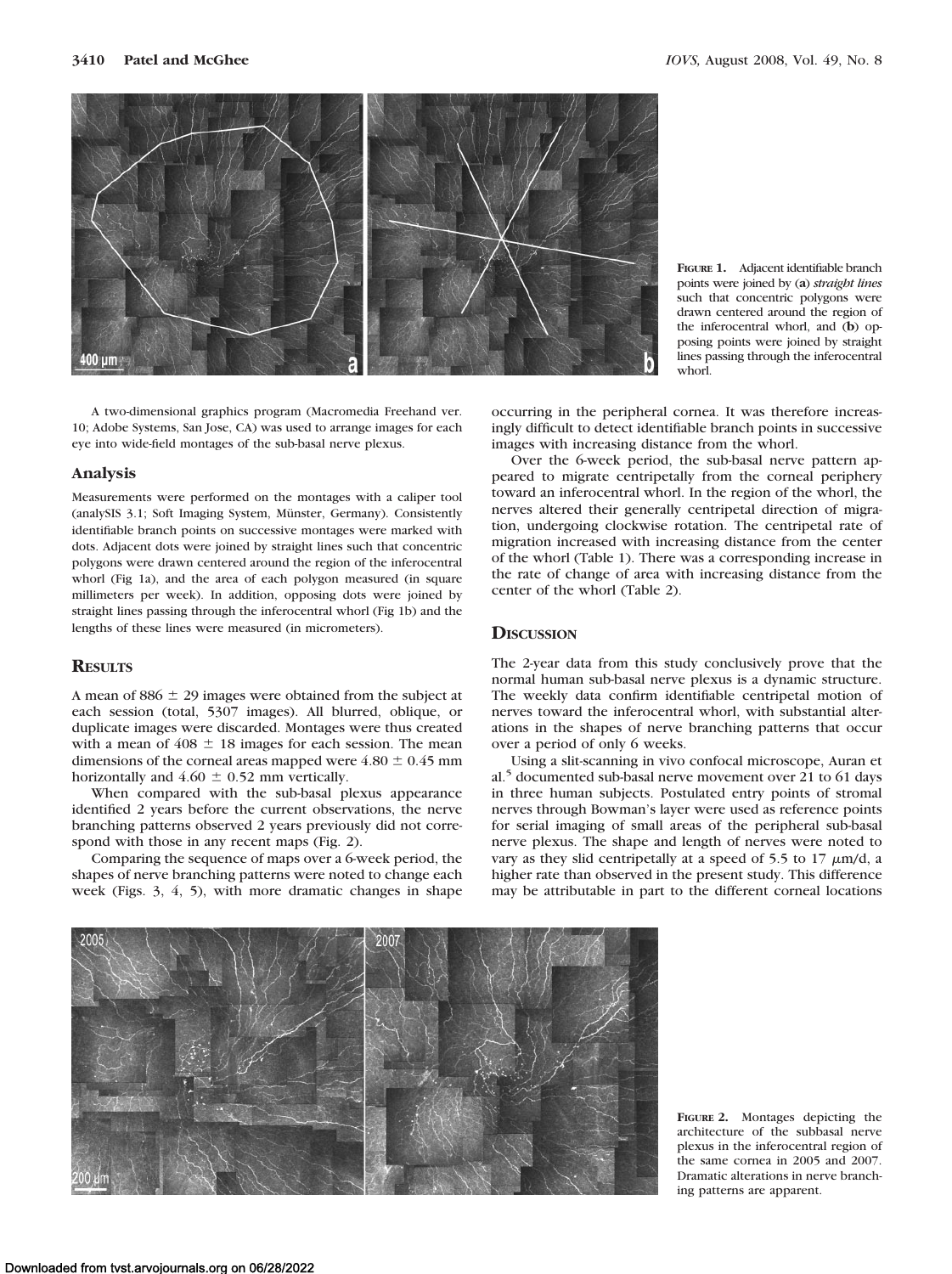**FIGURE 3.** Alterations in the shapes and branching patterns of sub-basal nerves occurred over the 6-week period, as demonstrated by this sequence of in vivo confocal microscopy images taken from a region superotemporal to the whorl. An identifiable branch point is followed (*arrows*).



Week 1

Week 3

Week 5



**FIGURE 4.** A sequence of in vivo confocal microscopy images taken from the region of the whorl. Identifiable branch points of sub-basal nerves are followed over 6 weeks (*arrows* and *arrowheads*).



**FIGURE 5.** A sequence of in vivo confocal microscopy images taken from the central cornea, demonstrating dramatic changes in sub-basal nerve patterns. Identifiable branch points of sub-basal nerves were observed over 6 weeks (*arrows* and *arrowheads*).

Week 1

imaged. The previous study imaged the peripheral cornea, approximately 2 mm from the limbus, whereas the present study imaged a large central area, including the region of the whorl, extending to the mid-periphery. Another factor may be differences in the method of measurement of nerve movement. Although both studies measured distances between two identifiable branch points, the prior study analyzed points within the same peripheral region, whereas the present study used points opposing each other on either side of the whorl.

The observed decrease in the centripetal rate of nerve movement with increasing proximity to the whorl may be explained by alterations in the direction of nerve movement, with a tendency to clockwise rotation. Therefore, although the

|  | <b>TABLE 1. Mean Centripetal Rates of Nerve Migration at Various</b> |  |  |  |
|--|----------------------------------------------------------------------|--|--|--|
|  | Distances from the Center of the Sub-basal Whorl                     |  |  |  |

| Distance from Center<br>of the Whorl $(\mu m)$ | <b>Mean Rate of Centripetal</b><br>Migration $(\mu m/wk)$ |  |  |  |
|------------------------------------------------|-----------------------------------------------------------|--|--|--|
| 13                                             | $5.6 \pm 3.4$                                             |  |  |  |
| 333                                            | $13.9 \pm 5.5$                                            |  |  |  |
| 698                                            | $25.9 \pm 8.6$                                            |  |  |  |

velocity (rate of centripetal movement) decreases, the speed of nerve movement (rate of movement irrespective of direction) may be constant. In the present study, genuinely static structures could not be detected within successive montages. The presence of static structures such as scars involving Bowman's layer would allow accurate overlaying of the montages and enable detailed tracking of the speed and direction of nerve movements, as well as the production of a time-lapse sequence.

Although there are likely to have been alterations in the patient's head tilt and globe torsion at each examination session, this is unlikely to have affected the results of this study significantly because none of the measurements relied on over-

| <b>TABLE 2.</b> Mean Rates of Change of Area of Three Polygons Centered |
|-------------------------------------------------------------------------|
| around the Region of the Inferocentral Sub-basal Whorl                  |

| Area at Week 1<br>$\text{(mm}^2)$ | Mean Rate of Change of Area<br>$(mm^2/week)$ |
|-----------------------------------|----------------------------------------------|
| 0.0389                            | $0.0028 \pm 0.0020$                          |
| 0.314                             | $0.0221 \pm 0.0118$                          |
| 1417                              | $0.0840 \pm 0.0290$                          |